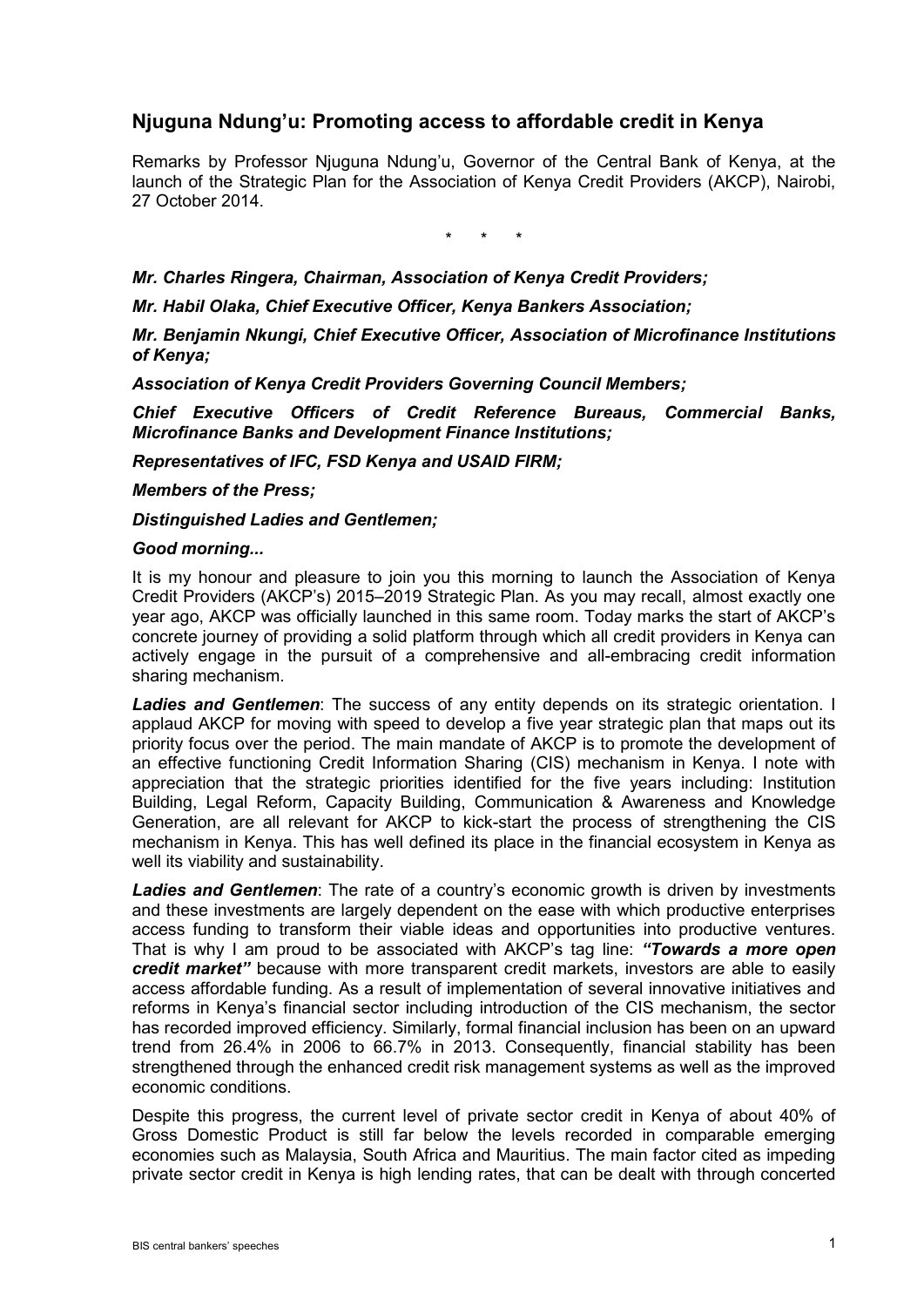efforts of all players in the sector. With AKCP bringing together several categories of credit providers, its voice on this issue and the technology to provide sustainable solutions should be loud enough.

*Ladies and Gentlemen*: As you may be aware, a high level Committee was established under the leadership of the Cabinet Secretary to the National Treasury in January 2014 to explore ways of increasing the supply private sector credit and mortgage finance in Kenya. The main focus of the committee was to make proposals for transparent pricing that should allow competition and movements in the market and thus lower lending rates commensurate to returns on investments as well as reduce the risk profile and premium loaded to market participants.

The committee finalized its task in April 2014. Among the recommendations made by the committee was the introduction of a transparent pricing mechanism, where all banks price their loans based on a common reference rate, the Kenya Banks' Reference Rate (KBRR). KBRR became effective on 8th July 2014 and borrowers are now able to compare lending rates across banks. Prior to this, every bank had its own base rate, whose composition was not known to the borrowers and so not comparable.

Banks are now required to explain to their customers and the Central Bank the composition of the premium (k) they charge above the KBRR. The Central Bank will shortly start to periodically publish, on its website, the details of the premiums (k) obtained through returns from banks. This will promote transparency and competition in the pricing of credit. This is one of the avenues of increasing credit to the productive and profitable sectors of our economy.

*Ladies and Gentlemen*: Credit Information Sharing (CIS) plays a critical role in enhancing credit to the private sector. It enables credit providers to undertake effective credit risk assessment based on the available credit histories whereas the borrowers are able to negotiate for better credit terms based on their good credit histories. Since the rollout of the CIS mechanism in 2010, commercial banks and microfinance banks had requested more than 4.8 million credit reports from the two licensed credit reference bureaus as at 30th September 2014. The borrowers have on the other hand accessed 77,422 credit reports over the same period. As the full-file sharing introduced in February 2014 takes root, the usage of the CIS mechanism will continue increasing.

*Ladies and Gentlemen*: As already alluded to, the establishment of AKCP was informed by our desire to optimize the benefits of the CIS mechanism. This is only possible when most of the credit providers are participants. That is why AKCP's initial task is to recruit credit providers who are not yet members of the Association. We all appreciate that most Kenyans are multi-borrowers and their credit reports can only be complete if all credit providers participate in the CIS mechanism. A wider membership of AKCP enhances a quick optimization of the benefits to be derived from the CIS mechanism. This is only possible when an encompassing regulatory framework for all credit providers, both regulated and nonregulated, is developed. This is the other main task for AKCP.

*Ladies and Gentlemen*: When CIS was launched, the only products on offer were basic credit reports. However, the introduction of full-file credit information sharing in February 2014 enabled credit reference bureaus to introduce value added products such as credit scoring. Credit scoring not only enriches the value of credit reports to the lenders but greatly improves the lenders credit risk management. Credit scores will help borrowers to know their risk profiles and how their loans will be priced.

Credit scoring will also go a long way to complement the Kenya Banks Reference Rate (KBRR). This is because credit scores will form an objective basis for credit providers to determine the risk premium to be charged above KBRR.

*Ladies and gentlemen:* As I conclude, I challenge all players represented here today to closely work with AKCP to ensure the realization of its strategic objectives. As identified in